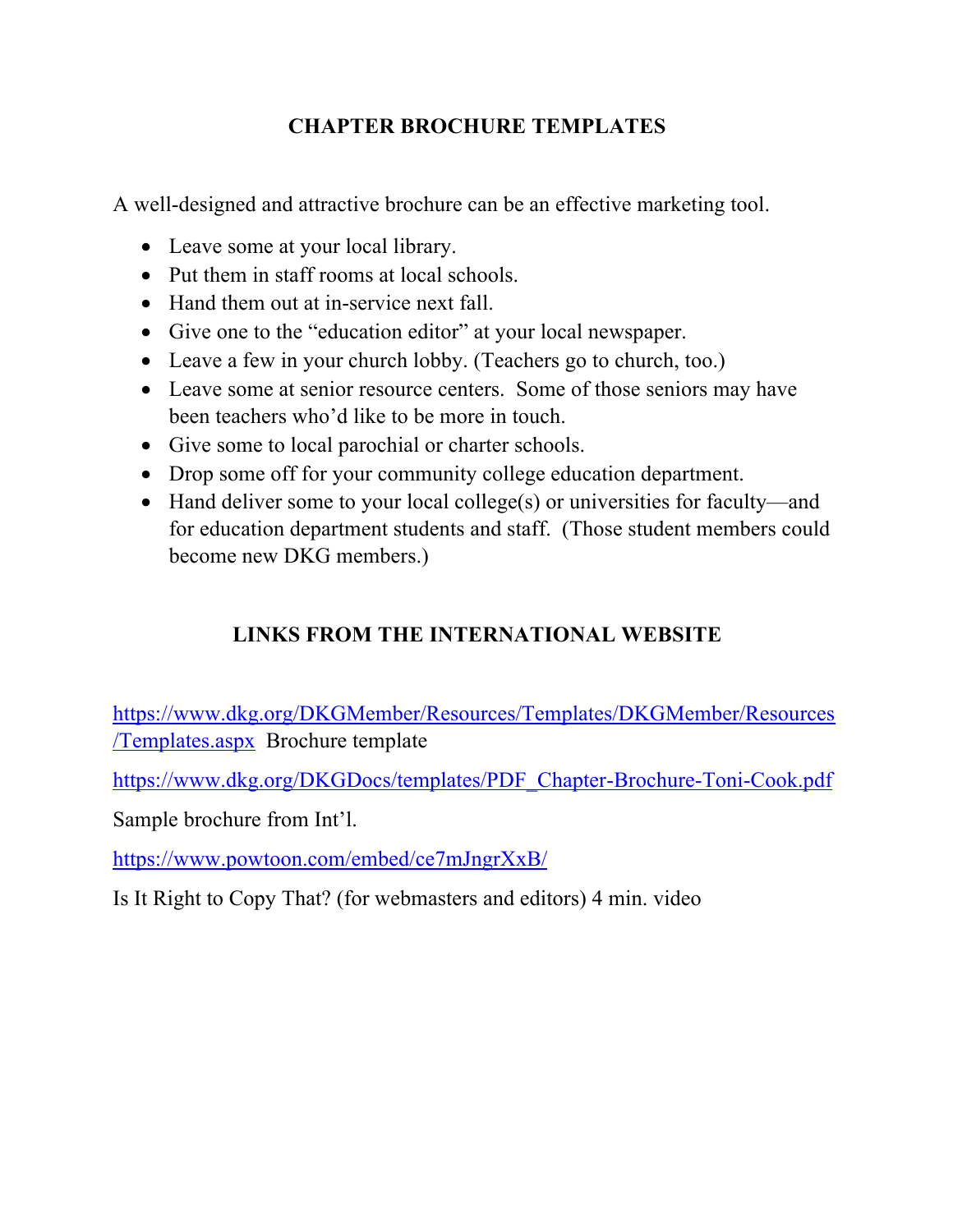### **CHAPTER NEWSLETTERS**

#### **Required Structural Components**

If you are having your newsletter commercially printed, work in page groups of four  $(4)$ : 4 pages, 8 pages, 12 pages, etc.

Leave a good page margin on all four sides for easier reading.

Consider using columns, boxes, arrows, and graphics.

Leave a bit of "white" (blank) space here and there to rest your readers' eyes.

For text, use 11 point font, preferably Times New Roman, Geneva, or Calibri.

### **Headline / Banner Components**

- 1. Name of newsletter (title)
- 2. An Official Publication of The Delta Kappa Gamma Society International for Key women Educators
- 3. Oregon State Organization (OSO)
- 4. Society Mission—Copy it from the website.
- 5. Society Vision—Copy it from the website
- 6. Volume number, Issue number, Date (Vol. 48, No. 3, June 2020)

## **Footer (Or Header If You Prefer)**

- 1. Name of Newsletter
- 2. An official publication of (Chapter Name) sent (monthly, bi-monthly, quarterly) of DKG Int'l.
- 3. Newsletter editor's name (Edited by Mary Ellen Jones)
- 4. Page number

#### **Back Page Only**

Whether or not you are mailing printed copies, on the back page include a return address for your chapter.

Leave room for a name/address sticker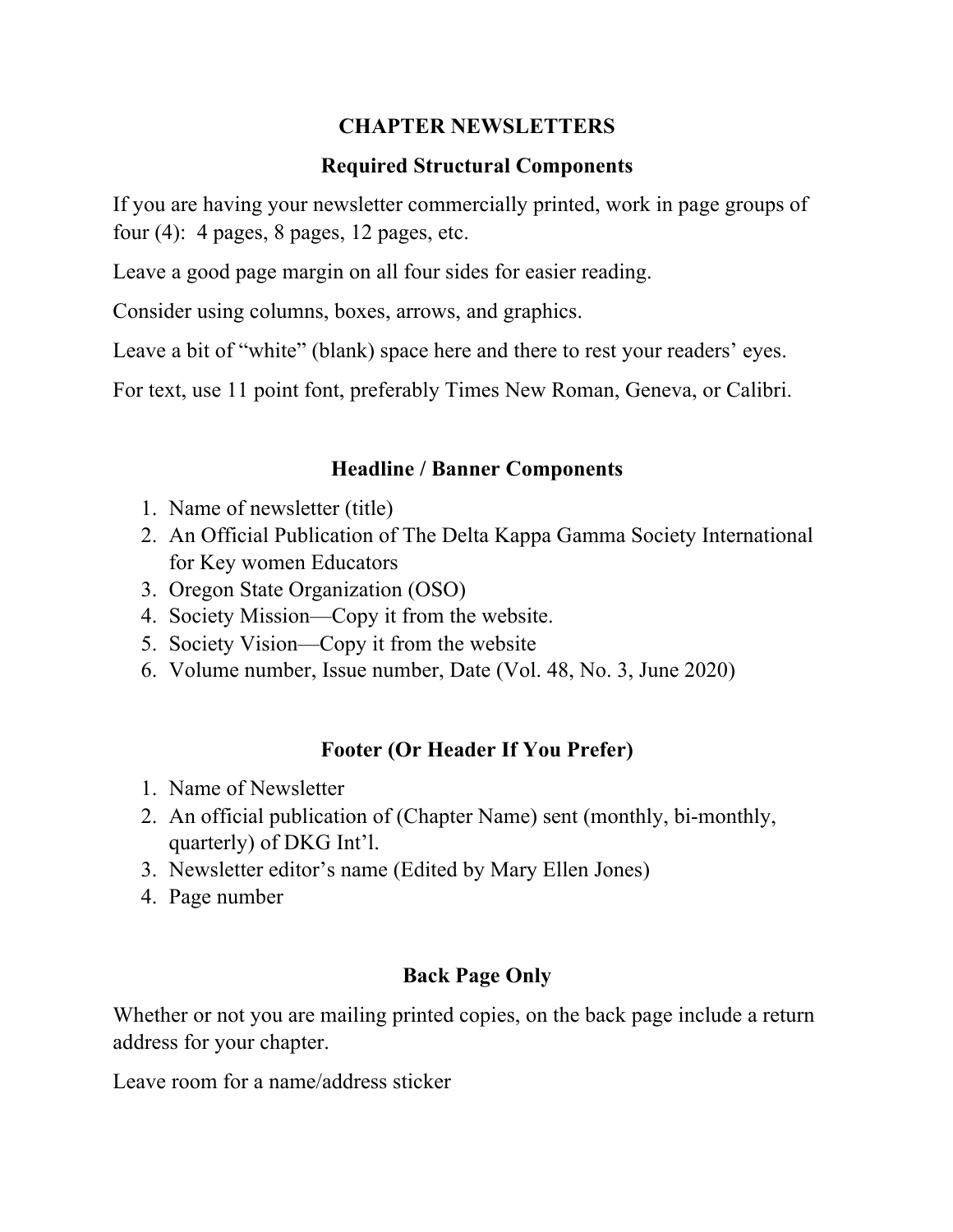Add a square for a stamp as a good reminder.

### **CONTENT**

### **Plagiarism**

Avoid plagiarizing. Watch this short video as a reminder:

https://www.powtoon.com/embed/ce7mJngrXxB/ *Is It Right to Copy That?* (for webmasters and editors) 4 min. video

- 1. If you want more, the Internet has 51,200,000 sites at your fingertips.
- 2. If your chapter keeps handouts, I did one on Plagiarism at a state meeting about five years ago that summarized recommendations from International Office and many other sources.
- 3. Remember: Photos, things on websites, published articles, music, graphics and MUCH more are all automatically copyrighted, so use a recommended website for free to use materials, such as Pixabay.
- 4. Doing photos of your members? Be sure each person pictured has filed a **Media Permission Form** with Bonita Fillmore, our Administrative Secretary. The form is readily available on the Oregon website at https://dkgoregon.weebly.com/uploads/8/4/3/3/84337872/media\_permission\_form.pdf
- 5. Photos of community members, fellow teachers, students? Same thing, same form. Permission is needed to use the image.

# **Articles**

Your chapter should decide what type of content it wishes to publish. For example:

- Upcoming meetings, both local and state
- Speakers (and a short biography of their qualifications)
- Events (Scholarship or grant presentations. Are you inviting the winners to your chapter meeting?)
- Fundraisers (bingo nights, dinners, yard sales, teas, conservation work...)
- Public works that support your community—Little Free Libraries, Building Early Academic Readiness programs, donations to community groups such as our 2019 Les Schwab Diaper Drive, Food Bank work. Christmas baskets, adopting a Christmas family . . .